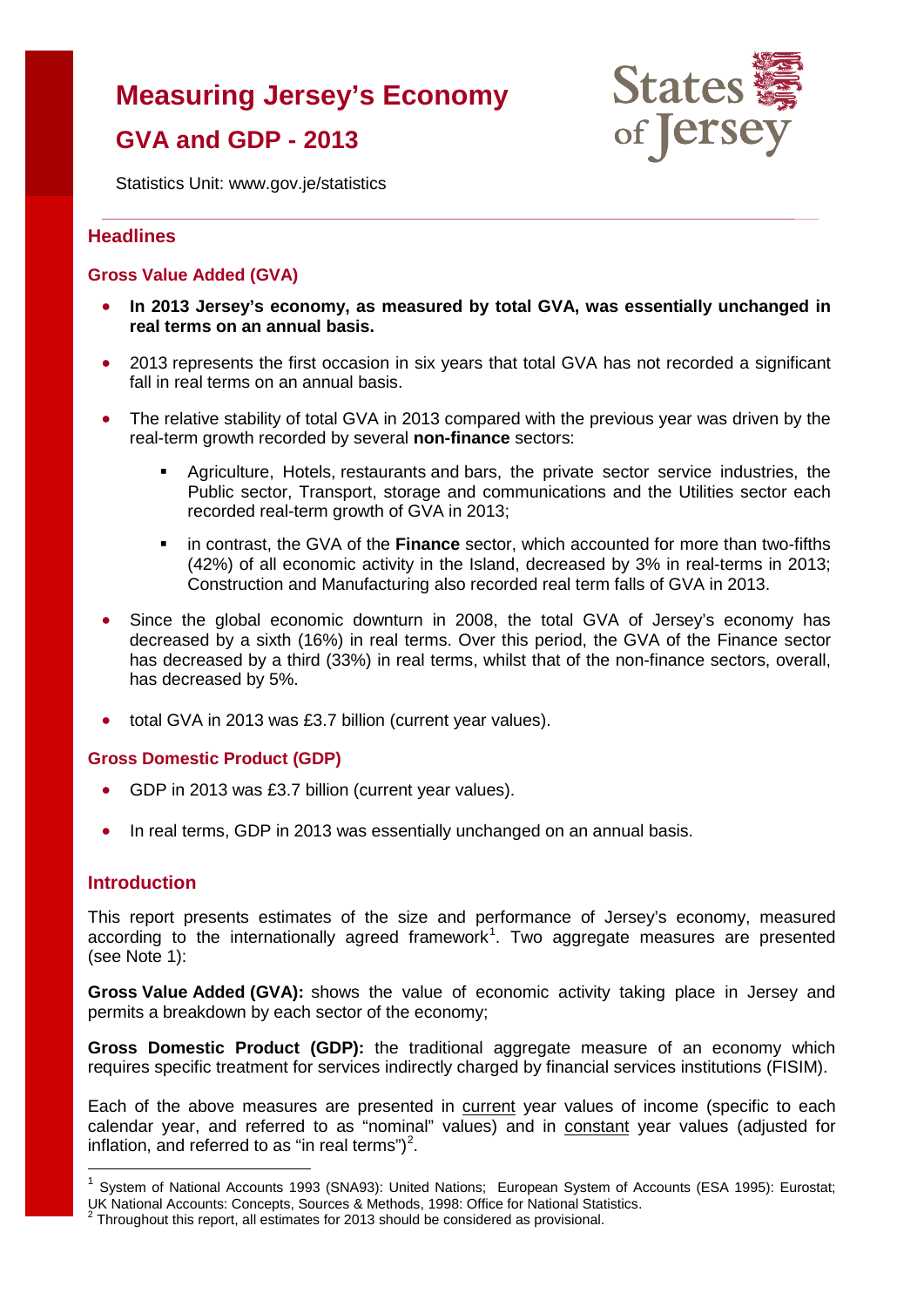# **Section 1: Current year values of income**

# **Gross Value Added, GVA**

In nominal terms (expressed in current year values of income) the total GVA of Jersey's economy in 2013 was £3.7 billion.

The contribution of each sector of the economy to total GVA in 2013 is shown in Figure 1.

## **Figure 1 – GVA by sector, 2013**



The Finance sector was the largest component of total GVA, accounting for more than two-fifths (42%) of total GVA in 2013, and for almost half of all economic activity excluding the rental income of private households (see Note 2).

The next largest sectors in terms of GVA were:

- Other business activities<sup>[3](#page-1-0)</sup> (excluding the rental income of private households);
- **Public administration:**

 $\overline{a}$ 

each of these sectors accounted for almost 10% of total GVA in 2013.

Table 1 shows the contribution of each sector to total GVA in each of the last two calendar years, 2012 and 2013.

<span id="page-1-0"></span> $3$  "Other business activities" is comprised predominantly of private sector service industries: businesses servicing other businesses; and businesses servicing households.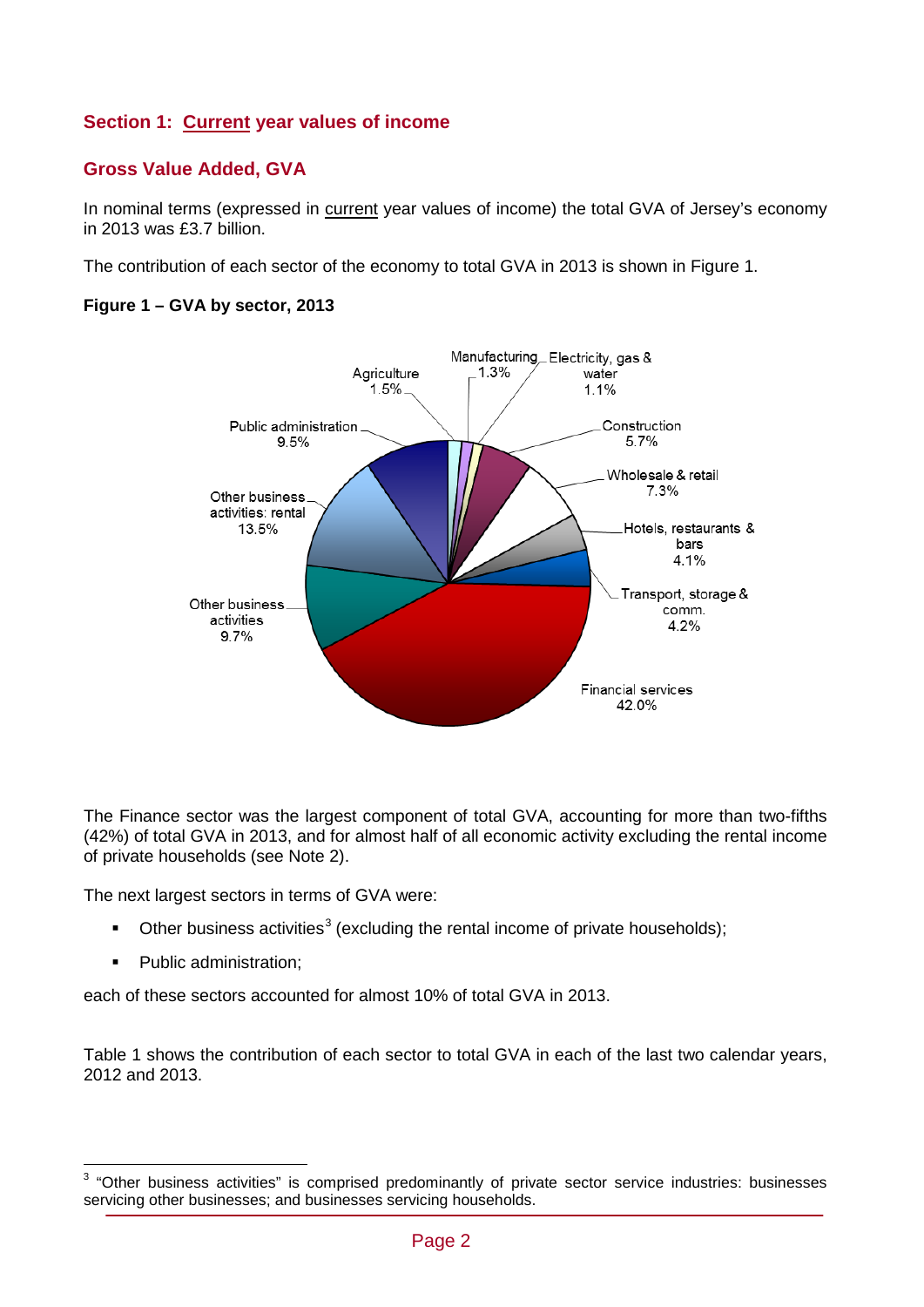|                                                                              | 2012(r) | 2013  |
|------------------------------------------------------------------------------|---------|-------|
| Agriculture                                                                  | 50      | 57    |
| Manufacturing                                                                | 52      | 48    |
| Electricity, gas & water                                                     | 40      | 42    |
| Construction                                                                 | 214     | 212   |
| Wholesale & retail                                                           | 266     | 269   |
| Hotels, restaurants & bars                                                   | 148     | 153   |
| Transport, storage & communications                                          | 143     | 154   |
| <b>Financial services</b>                                                    | 1,570   | 1,548 |
| Other business activities<br>(excluding rental income of private households) | 343     | 359   |
| Rental income of private households                                          | 479     | 496   |
| Public administration                                                        | 338     | 350   |
| <b>Total GVA (basic)</b>                                                     | 3,643   | 3,690 |

# **Table 1 – GVA (basic) by sector at current year values of income: £ million**

*Figures are shown rounded to the nearest £ million. (r) revised.*

In nominal terms (not adjusted for inflation), total GVA in 2013 was 1% greater than in 2012. At a sectoral level, most sectors of the economy saw an increase in GVA in nominal terms in 2013. The exceptions were the Construction, Finance and Manufacturing sectors, each of which saw nominal GVA lower in 2013 than in 2012.

# **Gross Domestic Product, GDP**

The measures presented in Figure 1 and Table 1 show GVA at *basic* prices, that is excluding taxes (GST and impôts) and including subsidies. GDP is defined as total GVA *at market prices* adjusted for the allocation of FISIM (see Note 1). As Table 2 indicates, in both 2012 and 2013 the difference between total GVA at basic prices and market prices was around £130 million, whilst the downward FISIM adjustment in 2012 was greater than that in 2013.

|  |  |  | Table 2 – Total GVA and GDP at current year values of income: £ million |  |
|--|--|--|-------------------------------------------------------------------------|--|
|--|--|--|-------------------------------------------------------------------------|--|

|                           | 2012   | 2013   |
|---------------------------|--------|--------|
| <b>Total GVA (basic)</b>  | 3,643  | 3,690  |
| <b>Total GVA (market)</b> | 3,775  | 3,820  |
| <b>FISIM adjustment</b>   | $-141$ | $-117$ |
| <b>GDP</b>                | 3,635  | 3,703  |

*Figures are shown rounded to the nearest £ million.*

GDP in 2013 is estimated at £3.7 billion, corresponding to a nominal annual increase of 2%.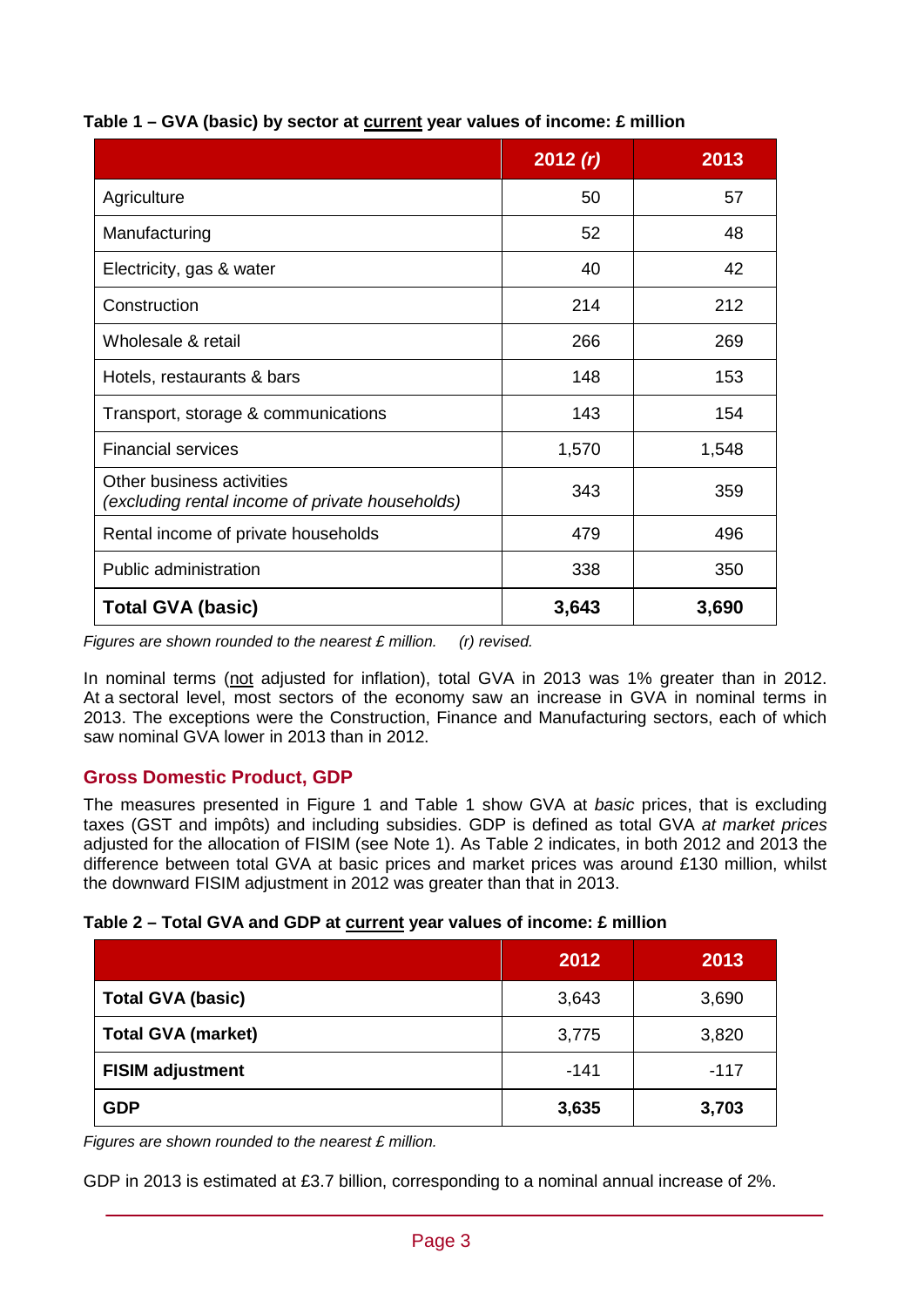# **Section 2: Constant year values of income**

The previous section presented measures of Jersey's economy in terms of current year values of income. A more informative perspective of economic performance is provided by considering **constant year values** of income (that is "in real terms"), achieved by deflating the estimates of  $\overline{\textsf{GVA}}$  and  $\textsf{GDP}$  using the underlying rate of inflation<sup>[4](#page-3-0)</sup>.

Table 3 shows total and sectoral GVA for each of the last two calendar years in latest year (2013) values of income.

|                                                                              | 2012  | 2013  | <b>Real-term</b><br>change, % |
|------------------------------------------------------------------------------|-------|-------|-------------------------------|
| Agriculture                                                                  | 51    | 57    | 12%                           |
| Manufacturing                                                                | 53    | 48    | $-9%$                         |
| Electricity, gas & water                                                     | 41    | 42    | 3%                            |
| Construction                                                                 | 217   | 212   | $-2%$                         |
| Wholesale & retail                                                           | 270   | 269   | 0%                            |
| Hotels, restaurants & bars                                                   | 150   | 153   | 2%                            |
| Transport, storage & communications                                          | 145   | 154   | 6%                            |
| <b>Financial services</b>                                                    | 1,593 | 1,548 | $-3%$                         |
| Other business activities<br>(excluding rental income of private households) | 348   | 359   | 3%                            |
| Rental income of private households                                          | 486   | 496   | 2%                            |
| Public administration                                                        | 343   | 350   | 2%                            |
| <b>Total GVA (basic)</b>                                                     | 3,697 | 3,690 | 0%                            |

|  |  |  | Table 3 – GVA (basic) at constant year (2013) values of income: £ million and percentages |  |
|--|--|--|-------------------------------------------------------------------------------------------|--|
|--|--|--|-------------------------------------------------------------------------------------------|--|

*Figures are shown rounded to the nearest £ million..*

 $\overline{\phantom{a}}$ 

In real terms, total GVA in 2013 was essentially unchanged on an annual basis, down by £7 million and differing by 0% compared with that in 2012.

The real term stability of total GVA in 2013 relative to 2012 was driven by the non-finance sectors of the economy which (overall, and excluding the rental income of private households) recorded a growth in GVA of almost 2% on an annual basis.

<span id="page-3-0"></span><sup>&</sup>lt;sup>4</sup> A GDP deflator is normally used to deflate national accounting aggregates as it is a measure of the inflation in the whole economy. In the absence of this measure for Jersey, RPI(X) provides an appropriate proxy deflator, and specifically RPI(Y) during periods which include the introduction or change in the rate of consumption taxes (a Goods and Services Tax, GST, was introduced in May 2008 at 3%; the rate of GST was increased to 5% in June 2011). For calendar years 2008-2011 RPI(Y) has been used as the deflator.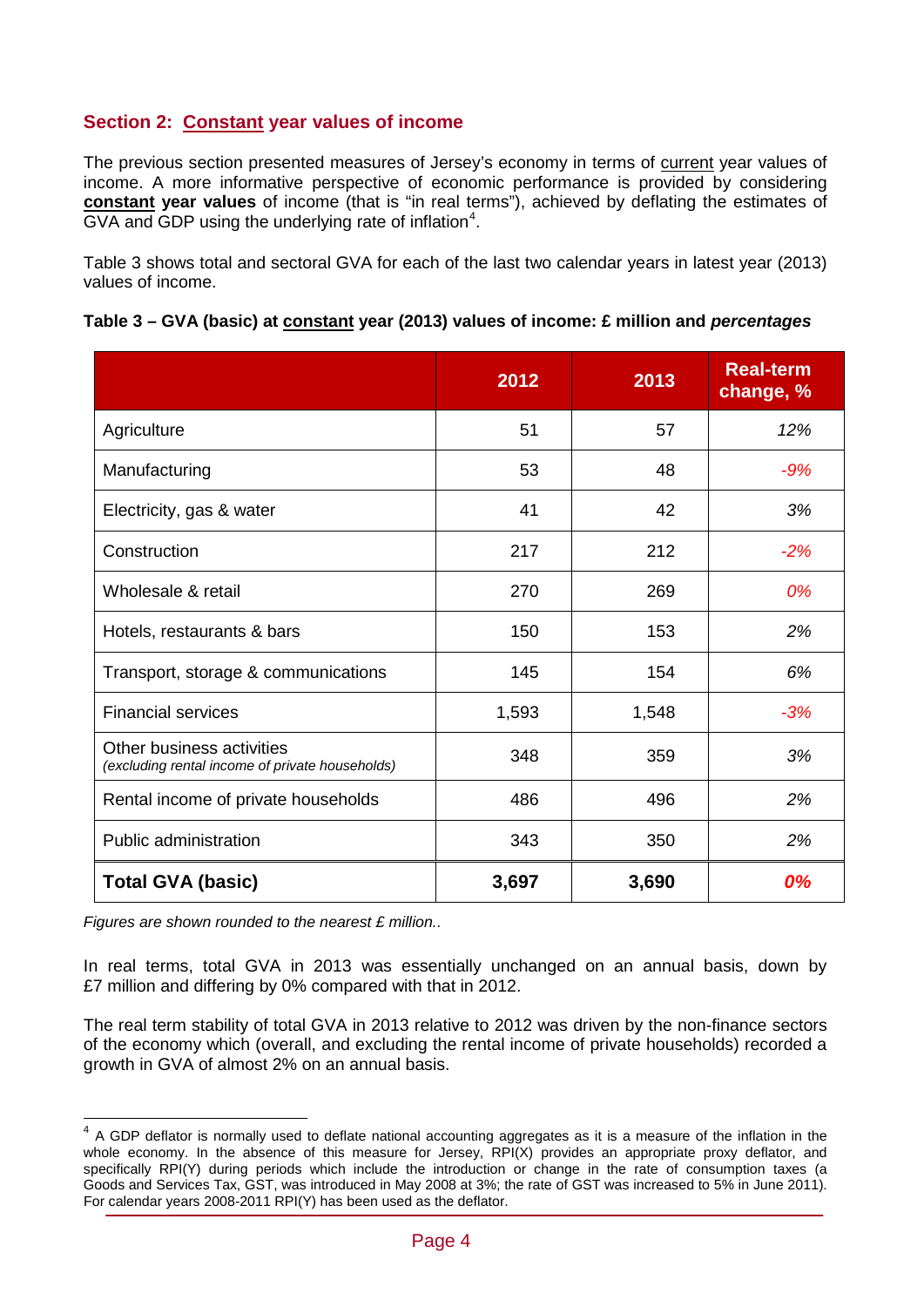At an individual level, the majority of non-finance sectors saw real term increases in GVA in 2013:

- the Agriculture and Transport, storage and communications sectors recorded the largest increases, with GVA up by 12% and 6%, respectively, on an annual basis;
- the Hotels, restaurants and bars, Other business activities (excluding rental), the Utilities and Public administration sectors recorded smaller annual increases in GVA, of around 2 to 3%.

In contrast to the other non-finance sectors, Construction and Manufacturing recorded decreases in real term GVA in 2013, down by 2% and 9%, respectively, whilst the GVA of the Wholesale and retail sector was essentially unchanged on an annual basis.

The upward contribution to the annual change of total GVA from the non-finance sectors, overall, was counter-balanced by the fall in GVA of the Finance sector. In 2013, the GVA of the Finance sector decreased by 3% in real terms.

Figure 2 shows annual percentage changes of total GVA in real terms since 2000. Annual percentage changes of total and sectoral GVA in real terms from 2000 to 2013 are shown in Appendix Table A1.



**Figure 2 - Annual percentage change of GVA (basic) in real terms**

2000 2001 2002 2003 2004 2005 2006 2007 2008 2009 2010 2011 2012 2013

2013 represents the first occasion in six years that total GVA has not recorded a significant fall in real terms on an annual basis.

As a consequence of the proportion of Jersey's economy represented by the Finance sector, the performance of this sector has been central to the overall performance of Jersey's economy in recent years. Since the global economic downturn in 2008, total GVA has decreased by a sixth (16%) in real terms; over this period the GVA of the Island's Finance sector has decreased by a third (33%) in real terms, whilst that of the non-finance sectors (overall, and excluding the rental income of private households) has decreased by 5%.

## **GDP in real terms**

In 2013 values of income, GDP is estimated as £3,688 million and £3,703 million in 2012 and 2013, respectively. In real terms, GDP in 2013 was essentially unchanged on an annual basis, differing by 0% from that in 2012.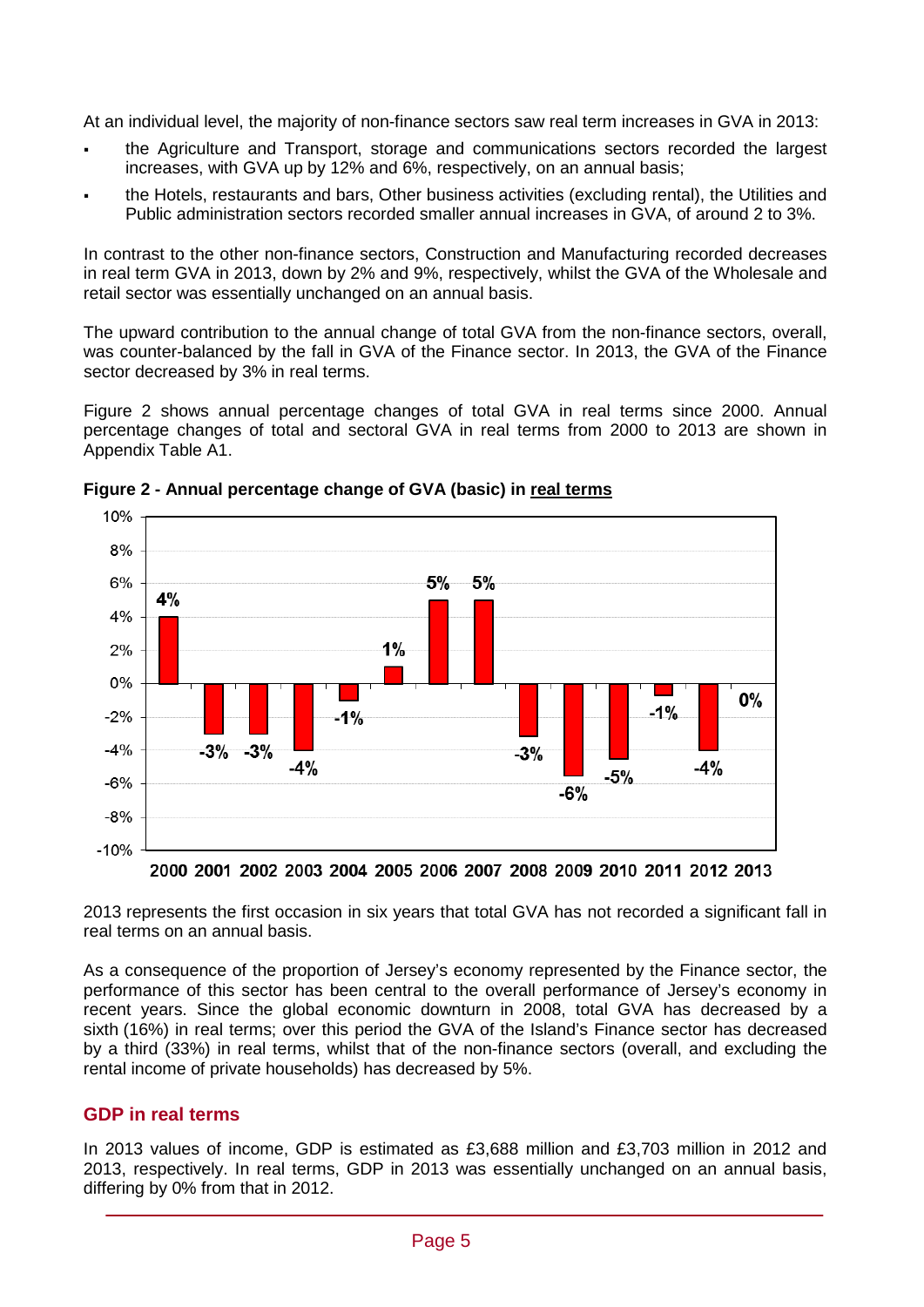# **APPENDIX**

|  |  |  | Table A1 - Real-term annual change in GVA (basic) by sector; percentages |  |
|--|--|--|--------------------------------------------------------------------------|--|
|--|--|--|--------------------------------------------------------------------------|--|

| <b>Sector</b>                                   | 2000  | 2001   | 2002  | 2003  | 2004   | 2005  | 2006  | 2007  | 2008  | 2009   | 2010   | 2011   | 2012<br>(r) | 2013<br>(p) |
|-------------------------------------------------|-------|--------|-------|-------|--------|-------|-------|-------|-------|--------|--------|--------|-------------|-------------|
| Agriculture                                     | $-5%$ | $-10%$ | 2%    | $-3%$ | $-10%$ | 3%    | 4%    | 3%    | 5%    | 5%     | $-14%$ | $-15%$ | $-3%$       | 12%         |
| Manufacturing                                   | $-1%$ | $-3%$  | $-5%$ | $-7%$ | $-9%$  | $-7%$ | $-6%$ | $-6%$ | 1%    | $-9%$  | 1%     | $-8%$  | $-9%$       | $-9%$       |
| Electricity, gas & water                        | $-3%$ | $-6%$  | $-1%$ | $-9%$ | $-4%$  | 8%    | $-6%$ | $-3%$ | 8%    | $-13%$ | 5%     | $-3%$  | 0%          | 3%          |
| Construction                                    | 1%    | 3%     | 4%    | $-8%$ | $-3%$  | 8%    | 5%    | 7%    | 0%    | $-1%$  | 4%     | $-5%$  | $-8%$       | $-2%$       |
| Wholesale & retail                              | $-1%$ | $-3%$  | $-2%$ | 0%    | 0%     | 3%    | 2%    | 4%    | $-6%$ | $-1%$  | $-1%$  | 2%     | $-9%$       | 0%          |
| Hotels, restaurants & bars                      | $-8%$ | $-4%$  | $-3%$ | 1%    | $-4%$  | $-3%$ | 1%    | 3%    | $-2%$ | $-7%$  | 2%     | 2%     | 3%          | 2%          |
| Transport, storage &<br>communication           | $-4%$ | 3%     | $-2%$ | $-3%$ | 0%     | 4%    | 0%    | 4%    | $-4%$ | $-1%$  | $-3%$  | $-2%$  | $-3%$       | 6%          |
| <b>Financial services</b>                       | 9%    | $-6%$  | $-6%$ | $-7%$ | $-2%$  | $-2%$ | 11%   | 5%    | $-8%$ | $-11%$ | $-11%$ | 0%     | $-5%$       | $-3%$       |
| Other business activities<br>(excluding rental) | 2%    | 3%     | 2%    | 5%    | 3%     | 13%   | $-9%$ | 3%    | 3%    | $-3%$  | 3%     | 0%     | 1%          | 3%          |
| Public administration                           | 3%    | 3%     | 1%    | 2%    | 2%     | 1%    | 3%    | 5%    | 3%    | 0%     | 1%     | $-2%$  | $-1%$       | 2%          |
| <b>Total GVA</b>                                | 4%    | $-3%$  | $-3%$ | $-4%$ | $-1%$  | 1%    | 5%    | 5%    | $-3%$ | $-6%$  | $-5%$  | $-1%$  | $-4%$       | 0%          |

*Percentage changes are calculated from the unrounded figures. (r) revised; (p) provisional*